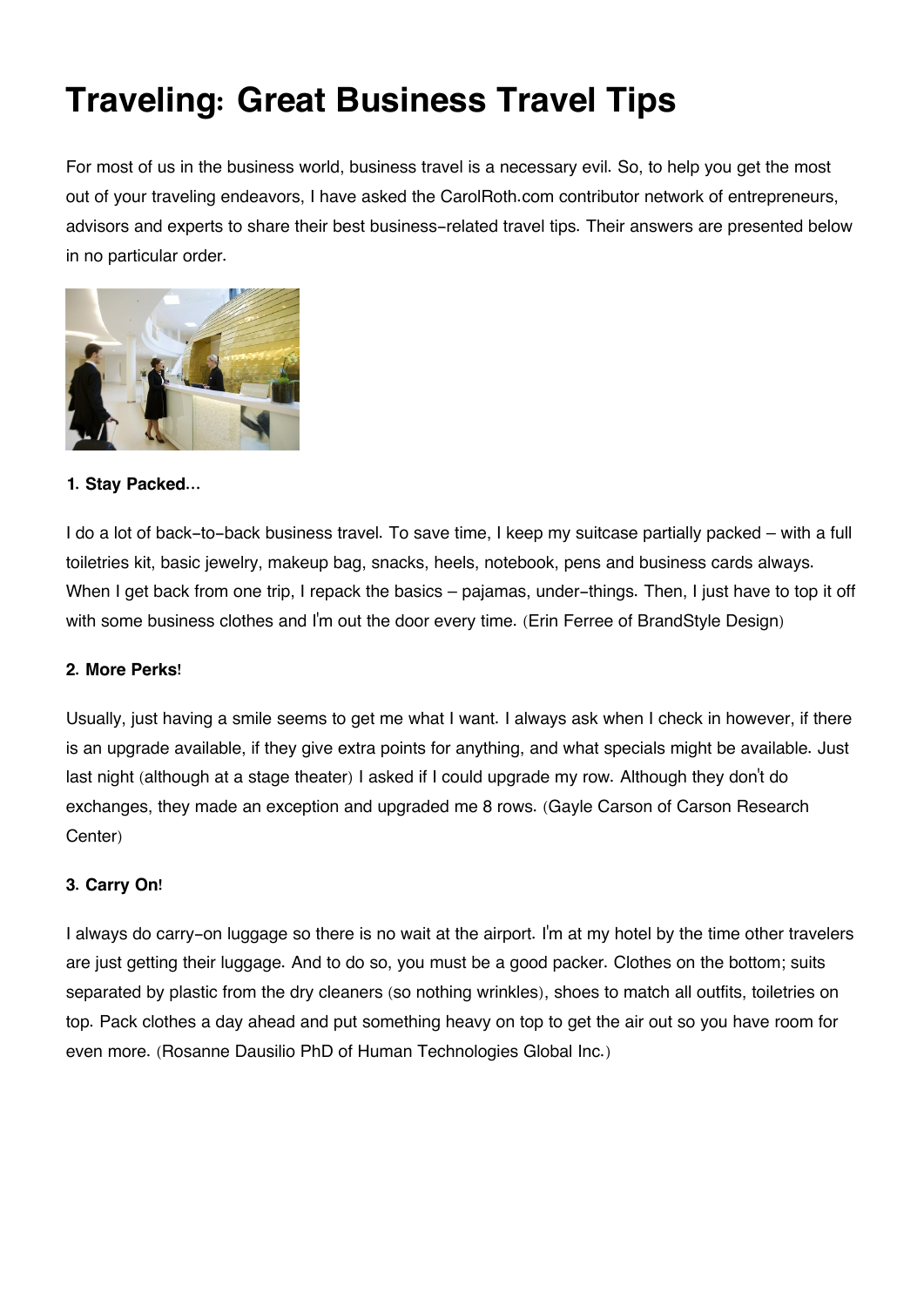

### **4. Travel Time, Productive Time**

I travel for business over 40 weeks a year. My travel time is my most productive time. I write my blog posts on airplanes. I use hotel time to write my books - I've written over 15 business books. When I check into a hotel, I always ask for local delivery menus. I order in and get to work. If I'm going to be away from home, I want to make the most of my time. Local restaurants and bars don't interest me. Of course, I attend business dinners if that's what the client wants. (Bud Bilanich of The Common Sense Guy)

## **5. Giftcard Yourself & Save Money**

If you're traveling to a "regular" city and you're not taking clients out, a great way to save money is to get a gift card to a chain restaurant(s) you like. You save time, as you know the menu in advance and you potentially save money/hassles over unknown local options/hotel offerings. Of course, make sure that the chain exists where you're staying and this advice is for "regular" meals only  $-$  not trying local cuisine. This way, you can focus on business with one less distraction. (David W of Learn About Flow)

#### **6. Travel Nice**

Want to speed through security? Want the desk clerk to give you a great room? Want the waiter to let you linger over your client lunch? Be nice. It's amazing how much more you can get accomplished on a biz trip if you are simply nice and polite to everyone you meet. Stuck in a line...happily share about your business. If you're enthusiastic, pleasant and open, you can turn line-ups and flights into relaxation time and "gentle touch" networking. A pocket full of biz cards is fine; a smile is better. (Karen Southall Watts of Karen Southall Watts)



# **7. Make Travel Profitable**

When you're traveling into a city, one of the best ways to make it profitable is to combine purposes. How much business can you do in that city while you're there? For example, can you let your clients know